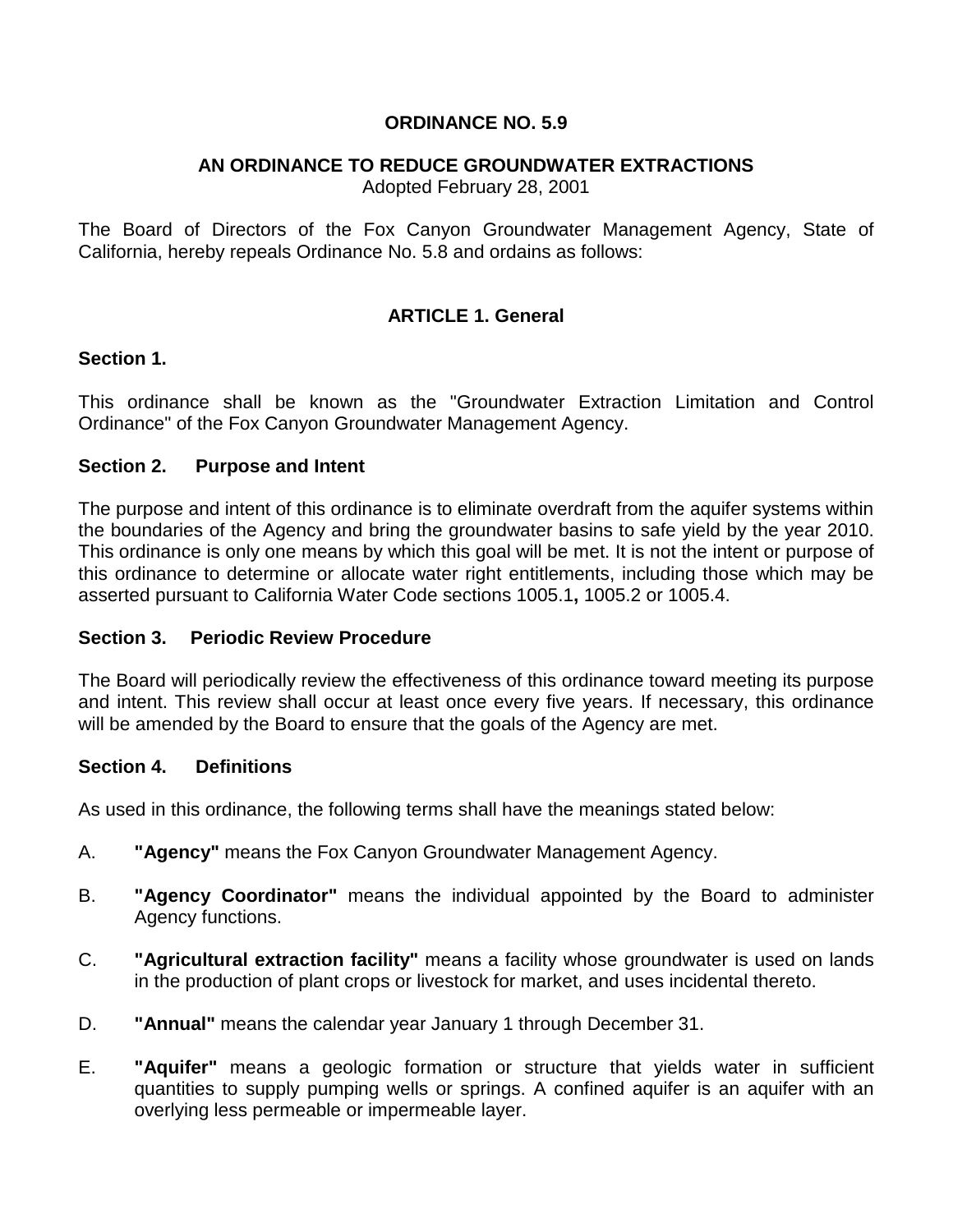- F. **"Board"** means the Board of Directors of the Fox Canyon Groundwater Management Agency.
- G. **"Developed Acreage"** means that portion of a parcel within the boundaries of the Agency that is receiving water for reasonable and beneficial agricultural, domestic or municipal and industrial (M & I) use.
- H. **"Excess extraction"** means those extractions in excess of an operator's extraction allocation or adjusted extraction allocation.
- I. **"Extraction"** means the act of obtaining groundwater by pumping or other controlled means.
- J. **"Extraction allocation"** means the amount of groundwater that may be obtained from an extraction facility for a given calendar year, before a surcharge is imposed.
- K. **"Extraction facility"** means any device or method (e.g., water well) for extraction of groundwater within a groundwater basin or aquifer.
- L. **"Foreign Water"** means water imported to Ventura County through the State Water Project facilities or other water as approved by the Board.
- M. **"Groundwater"** means water beneath the surface of the earth within the zone below the water table in which the soil is completely saturated with water.
- N. **"Groundwater basin"** means a geologically and hydrologically defined area containing one or more aquifers, which store and transmit water yielding significant quantities of water to extraction facilities.
- O. **"Historical extraction"** means the average annual groundwater extraction based on the five (5) calendar years of reported extractions from 1985 through 1989 within the boundaries of the Agency. This average will be expressed in acre-feet per year. *All historical extraction allocations became effective on January 1, 1991.*
- P. **"Injection/storage facility"** means any device or method for injection/storage of water into a groundwater basin or aquifer within the boundaries of the Agency.
- Q. **"Irrigated Agricultural Land"** means lands, which are designated as **Prime Agricultural Lands**, **Agricultural Lands of Statewide Importance**, or **Unique Agricultural Lands** as described by the Ventura County Agricultural Lands Conservation Program. As an additional qualification to meet this definition, all of the land must have received water for irrigation purposes at some time during the base period of 1985 - 1989.
- R. **"Municipal and Industrial (M & I) Provider"** means a municipality, waterworks district, water company, mutual water company or person which provides water for domestic, industrial, commercial, or fire protection purposes within the boundaries of the Agency.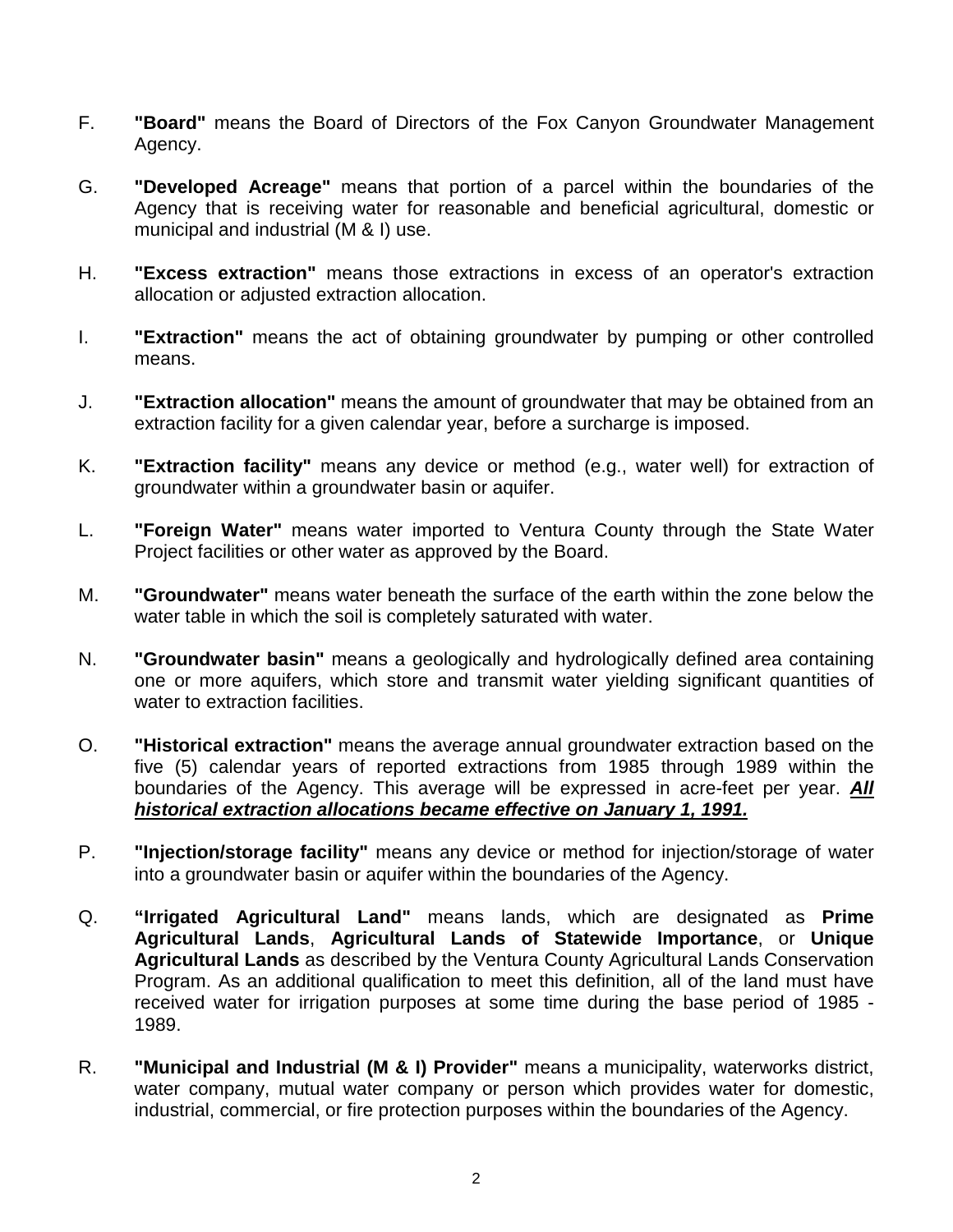- S. **"Municipal and Industrial (M & I) Operator".** An owner or operator that supplied groundwater for M & I use during the historical allocation period and did not supply water for agricultural irrigation during the historical period."
- T. **"Municipal and Industrial (M & I) user"** means a person or other entity that used or uses water for any purpose other than agricultural irrigation. **"Municipal and Industrial (M & I) use,"** means any use other than agricultural irrigation.
- U. **"Operator"** means a person who either owns or operates a groundwater extraction facility with the written approval of the owner. In the event the Agency is unable to determine who operates a particular extraction facility, then "operator" shall mean the person to whom the extraction facility is assessed by the County Assessor, or, if not separately assessed, the person who owns the extraction facility or the land upon which it is located.
- V. **"Overdraft"** means the condition of a groundwater basin where the average annual amount of water extracted exceeds the average annual supply of water to a basin or aquifer.
- W. "**Perched or Semi-perched Aquifer"** means the water bearing area that is located between the earth's surface and the clay deposits that exist above the Oxnard Aquifer in Sealing Zone III.
- X. **"Person"** includes any state or local governmental agency, private corporation, firm, Partnership, individual, group of individuals, or, to the extent authorized by law, any federal agency.
- Y. **"Recharge"** means natural or artificial replenishment of groundwater storage by percolation or injection of one or more sources of water at the surface.
- Z. **"Safe Yield"** means the condition of groundwater basin when the total average annual groundwater extractions are equal to or less than total average annual groundwater recharge, either naturally or artificially.

## **ARTICLE 2. Extraction Allocations**

#### **Section 1. General**

A. The Agency Coordinator shall establish an operator's extraction allocation for each extraction facility located within the boundaries of the Agency. The extraction allocation shall be the historical extraction as reported to the United Water Conservation District and/or to the Agency pursuant to Agency Ordinance No. 1.3 (or its successor), or as otherwise provided for in Article 6 of this ordinance.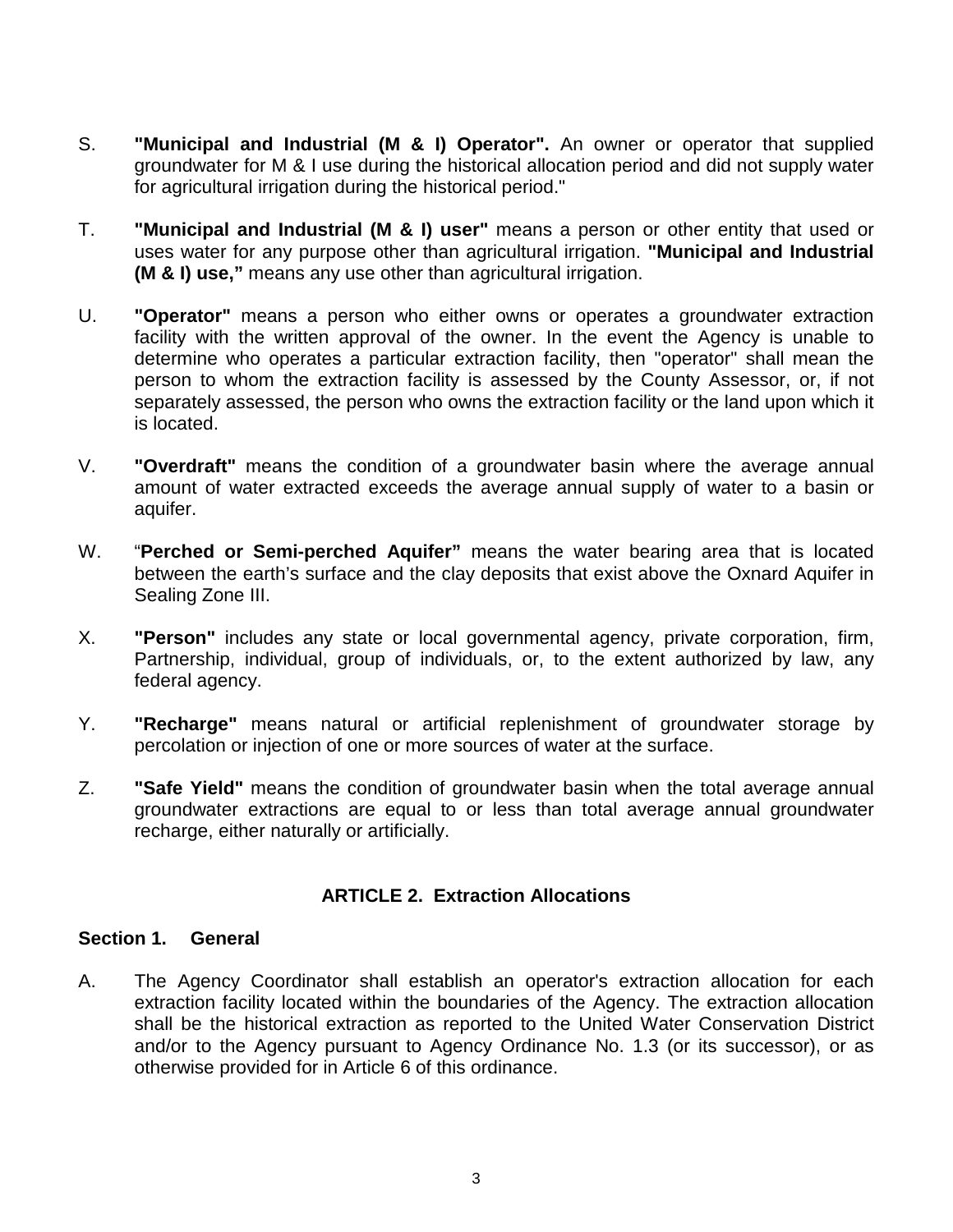- B. Not withstanding any provision in this ordinance, the annual allocation shall be an allocation based on 60 percent irrigation efficiency of the current crop or the historical allocation, whichever is less. The irrigation efficiency for the operator's crop shall be determined using the formula described in Paragraph B of Article 6. This 60 percent irrigation efficiency is totally unrelated to the 80 percent efficiency described in Article 6, Paragraph B, "Annual Efficiency Extraction Allocation".
- C. Where an operator operates more than one extraction facility, the extraction allocations for the individual facilities may be combined.
- D. The Agency Coordinator may, on written request from a land owner or well operator, waive allocation requirements for the extraction of groundwater from the Perched or Semiperched aquifer of Sealing Zone III when the pumping of that groundwater is specifically for the purpose of lowering the water table to reduce the high water table threat to property, including the root zone of crops, or for dewatering construction sites. The Agency Coordinator shall require that the groundwater extraction facility used for this purpose be perforated only in the Perched or Semi-perched zone, and shall also require the landowner and/or the operator to protect the Agency from damage potentially caused by transferring water to another location.

## **Section 2. Necessity for Extraction Allocations**

No extraction facility may be operated or otherwise utilized so as to extract groundwater within the boundaries of the Agency without a valid extraction allocation issued by the Agency or compliance with Article 8 of this Ordinance.

#### **Section 3. Compliance**

An operator shall comply with all provisions of this ordinance and all other Agency ordinances prior to receiving an extraction allocation.

#### **Section 4. Violation**

Any operator or other person who violates the provisions of this Article is subject to the criminal and civil sanctions set forth in the Agency's enabling act and its ordinances.

#### **ARTICLE 3. Adjustments to Extraction Allocations**

## **Section 1. Purpose**

Adjustments to extraction allocations may be necessary to provide some flexibility, while still maintaining the goal of reaching a safe yield condition by the year 2010. Adjustments may be accomplished by a transfer or an assignment of historical extraction allocation from one operator to another.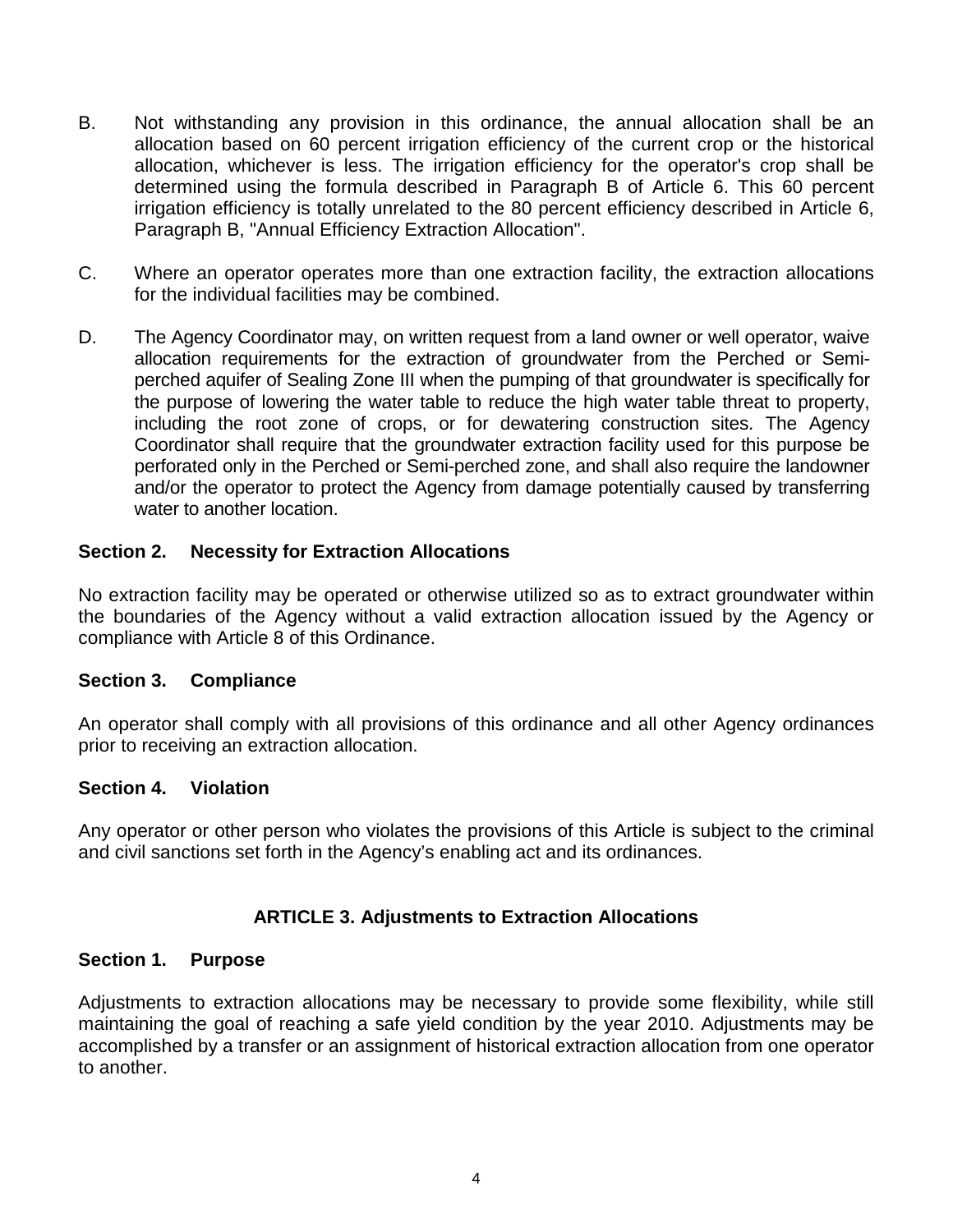## **Section 2. Types of Adjustments**

- A. **Municipal and Industrial (M & I) Transfer Adjustments** When irrigated agricultural land(s) changes to M & I use, an extraction allocation shall be transferred from the agricultural extraction facility(ies) to the M & I provider, in accordance with the following conditions:
	- 1. Unless the M & I provider complies with the criteria set forth in subsection 2, below, the agricultural extraction facility(ies) shall transfer to the M & I provider and the M & I provider shall receive the historical extraction allocation associated with the respective agricultural extraction facility(ies), up to a maximum of two (2) acrefeet per acre per year. Historical allocation in excess of two (2) acre-feet per acre per year shall be eliminated. Two (2) acre-feet per acre per year represents a reasonable use of water for M & I purposes. The following conditions shall apply to the transfer of allocation:
		- a. The transfer of allocation shall include the mutual consent of the owner(s) of the irrigated agricultural land(s) being transferred and the M & I provider. If the owner(s) of the agricultural extraction facility holding the historical allocation for the land being transferred is not the owner of the land being transferred, then the owner(s) of that extraction facility must also join the consent to transfer. The responsibility for obtaining all agreements to transfer allocation resides with the owners of the land and/or the M & I provider.
		- b. The Agency Coordinator must concur that the historical allocation to be eliminated is sufficient to have served the agricultural operation under the circumstances of service.
		- c. The transfer shall be effective when the M & I provider has annexed the irrigated agricultural land(s) to be transferred to M & I use and has provided written intent to provide water service to those land(s), or when the land is taken out of agricultural production.
	- 2. An M & I provider shall receive two (2) acre-feet per acre per year for irrigated agricultural land(s) transferred to M & I use when all of the following conditions have been met:
		- a. The irrigated agricultural lands, which are the subject of transfer, are included in comprehensive water use study prepared by the M & I provider and approved by the Board after consideration in a public hearing. The study shall show the sphere of influence of the M & I provider and must demonstrate that the cumulative allocation transferred to M & I use includes an allocation of two acre feet per acre per year for all agricultural lands reported within the study boundaries and results in a net water savings to the GMA when compared to the historical extraction allocation assigned to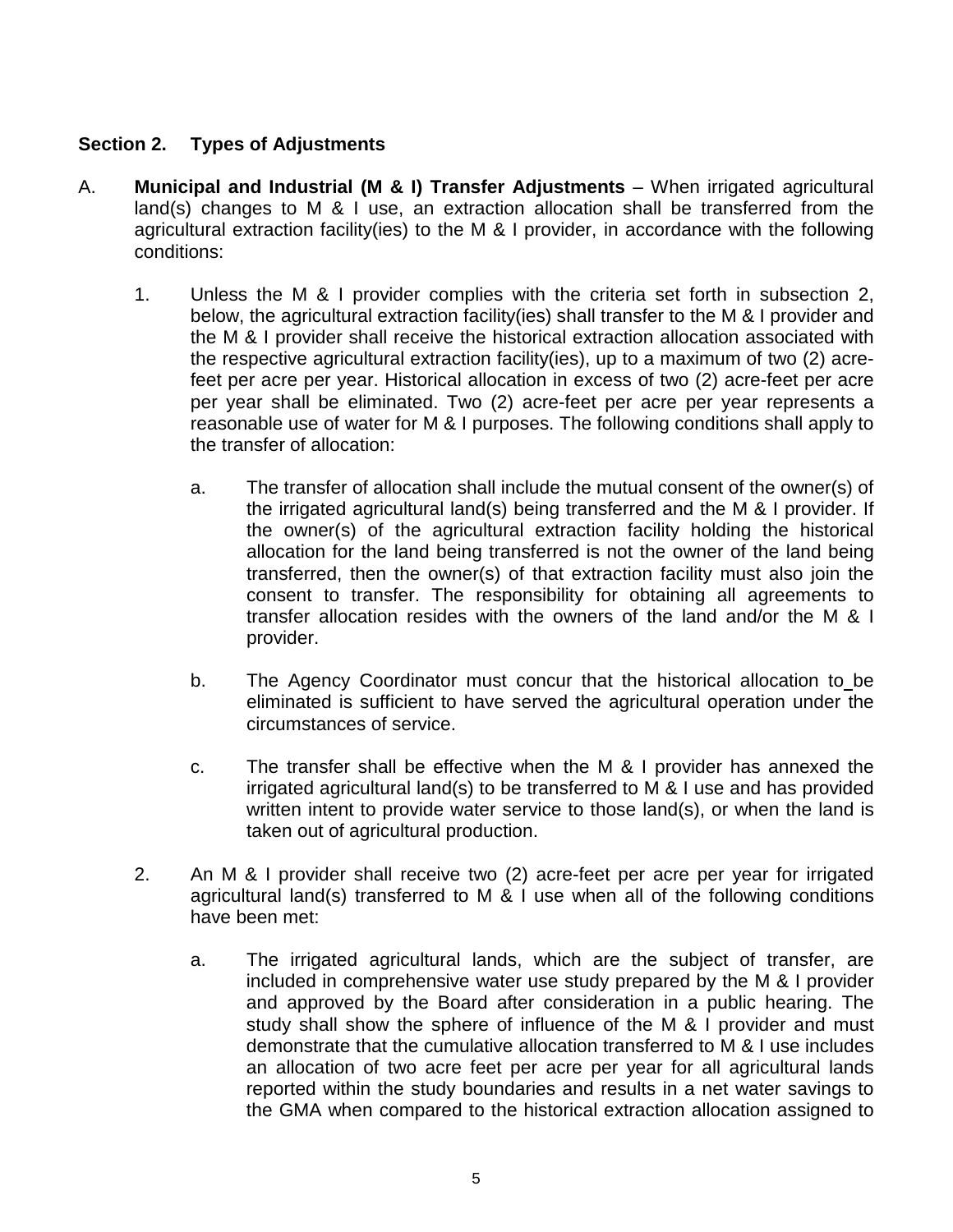wells that provide groundwater to all the agricultural lands reported in the study area. To the extent practical, the study shall rely on the historical water use data available from the GMA and shall include:

- (1) A clear designation for the study boundaries and the lands included in the analysis; and
- (2) Identification of any data or assumptions relied upon which are not a part of the GMA database.
- b. The transfer of allocation shall include the mutual consent of the owner(s) of the irrigated agricultural land(s) being transferred and the M & I provider. If the owner(s) of the agricultural extraction facility holding the historical allocation for the land being transferred is not the owner of the land being transferred, then the owner(s) of that extraction facility must also join the consent to transfer. The responsibility for obtaining all agreements to transfer allocation resides with the owners of the land and/or the M & I provider.
- c. The Agency Coordinator must concur that the historical allocation to be eliminated is sufficient to have served the agricultural operation under the circumstances of service.
- d. The transfer shall be effective when the M & I provider has annexed the irrigated agricultural land(s) to be transferred to M & I use and has provided written intent to provide water service to those land(s), or when the land is taken out of agricultural production.
- B. **Assigned Extraction Allocation Adjustments** Except as provided by other assignment and, or adjustment procedures, an Operator A may assign an extraction allocation to Operator B as long as Operator B provides water to Operator A equal in amount to the full assigned extraction allocation. In order to prevent the creation of a secondary market in extraction allocations, upon the change of ownership of either property, the assigned extraction allocations revert to Operator A**.** The assigned extraction allocations may subsequently be re-assigned by the new owner.
- C. **Adjustments to M & I Allocations** The Board may adjust the historical allocation of an M & I operator when that operator has supplied groundwater to a M & I user during the historical allocation period and discontinues service to the M & I user for any reason. This adjustment may be made by transferring the supplied portion of the historical allocation from the M & I operator to the M & I user. This adjustment will avoid increased pumping due to windfall allocations that could otherwise result when the M & I operator discontinues service. To avoid retroactive inequities, where an M & I operator has discontinued service to an M & I user prior to September 1, 1994, the amount of the supplied portion of the historical allocation will be allocated to both the M & I operator and the M & I user.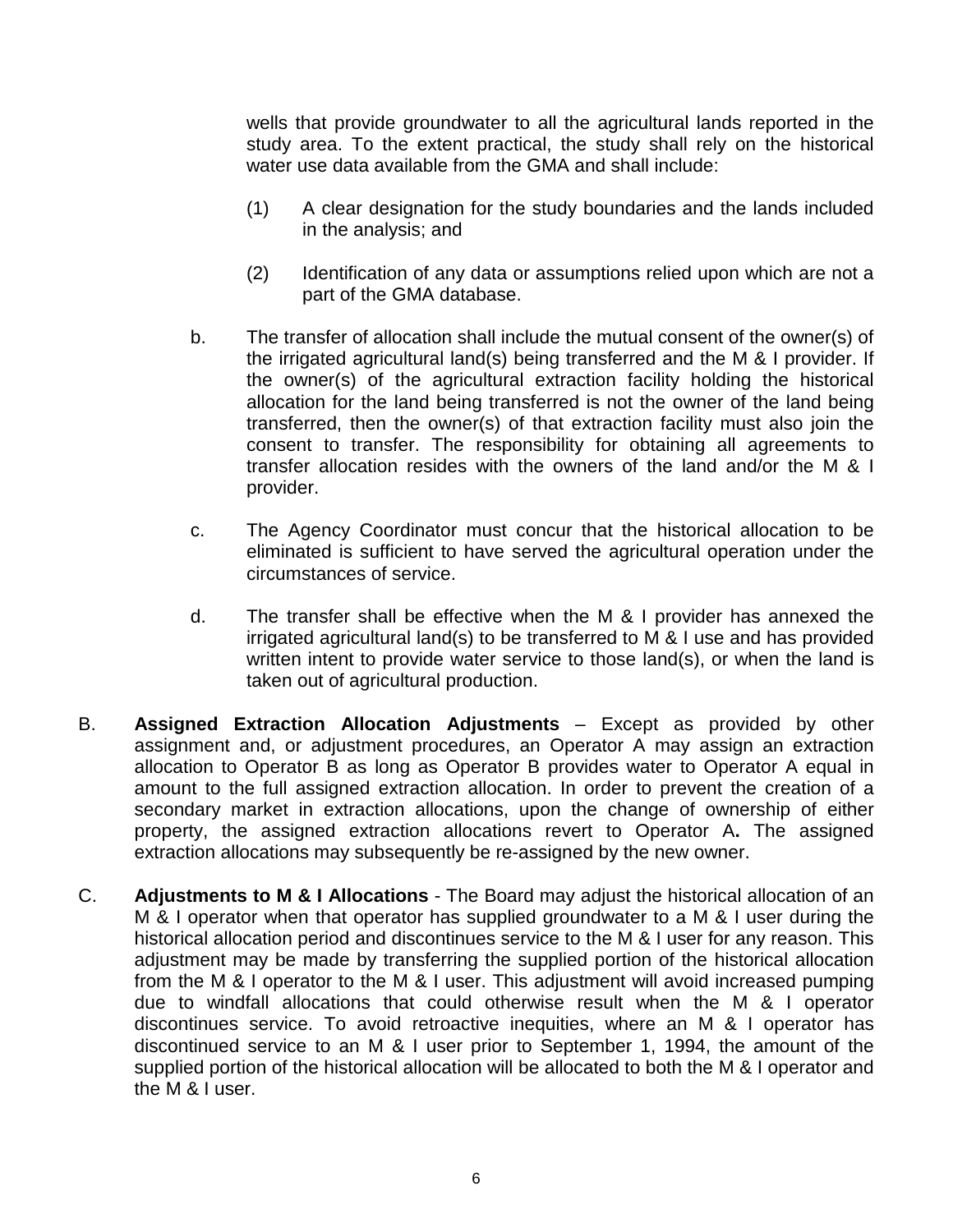- D. **Transfer of Allocation** Upon request, the Board may transfer allocation provided there is a net benefit to the aquifers within the GMA. The transfer of allocation will be of indefinite duration, approved on a "case-by-case" basis, and the GMA Coordinator shall determine the rate of extraction and the point or points of extraction. Requests for the transfer of allocations shall be submitted jointly by the parties involved and shall include the specific details of their proposal. To ensure that there is a net benefit to the aquifer systems, transfers of allocation shall be subject to other conditions as approved by the Board.
- E. Historical allocation is subject to adjustment as provided in Article 4 below**.**

## **Section 3. Procedures for Adjustments**

Procedures for adjusting extraction allocations will be accomplished using the following procedure:

- A. It shall be necessary for the operator of the extraction facility to file a verified Application for Adjustment with the Agency Coordinator.
- B. Adjustments of extraction allocations, pursuant to the Applications for Adjustment, shall be considered for approval by the Board after reviewing the findings and recommendations of the Agency Coordinator and, if approved, shall be effective for the remainder of the calendar year and for all subsequent calendar years until modified by a subsequent Board approved adjustment.

## **ARTICLE 4. Reduction of Extraction Allocations**

Unless otherwise exempted, historical extraction allocations, adjusted or otherwise, shall be reduced in order to eliminate overdraft from the aquifer systems within the boundaries of the Agency for agricultural and M & I uses. The reductions shall be as set forth below:

- 1992 1994 extraction allocation = 95% of historical extraction, as adjusted.
- 1995 1999 extraction allocation = 90% of historical extraction, as adjusted.
- 2000 2004 extraction allocation = 85% of historical extraction, as adjusted.
- 2005 2009 extraction allocation = 80% of historical extraction, as adjusted.
- After 2009 extraction allocation = 75% of historical extraction, as adjusted.

## **ARTICLE 5. Exemptions from Reductions**

#### **Section 1**. **Types of Exemptions.**

Certain types of extraction allocations are exempt from the reductions set forth in Article 4. They are set forth below: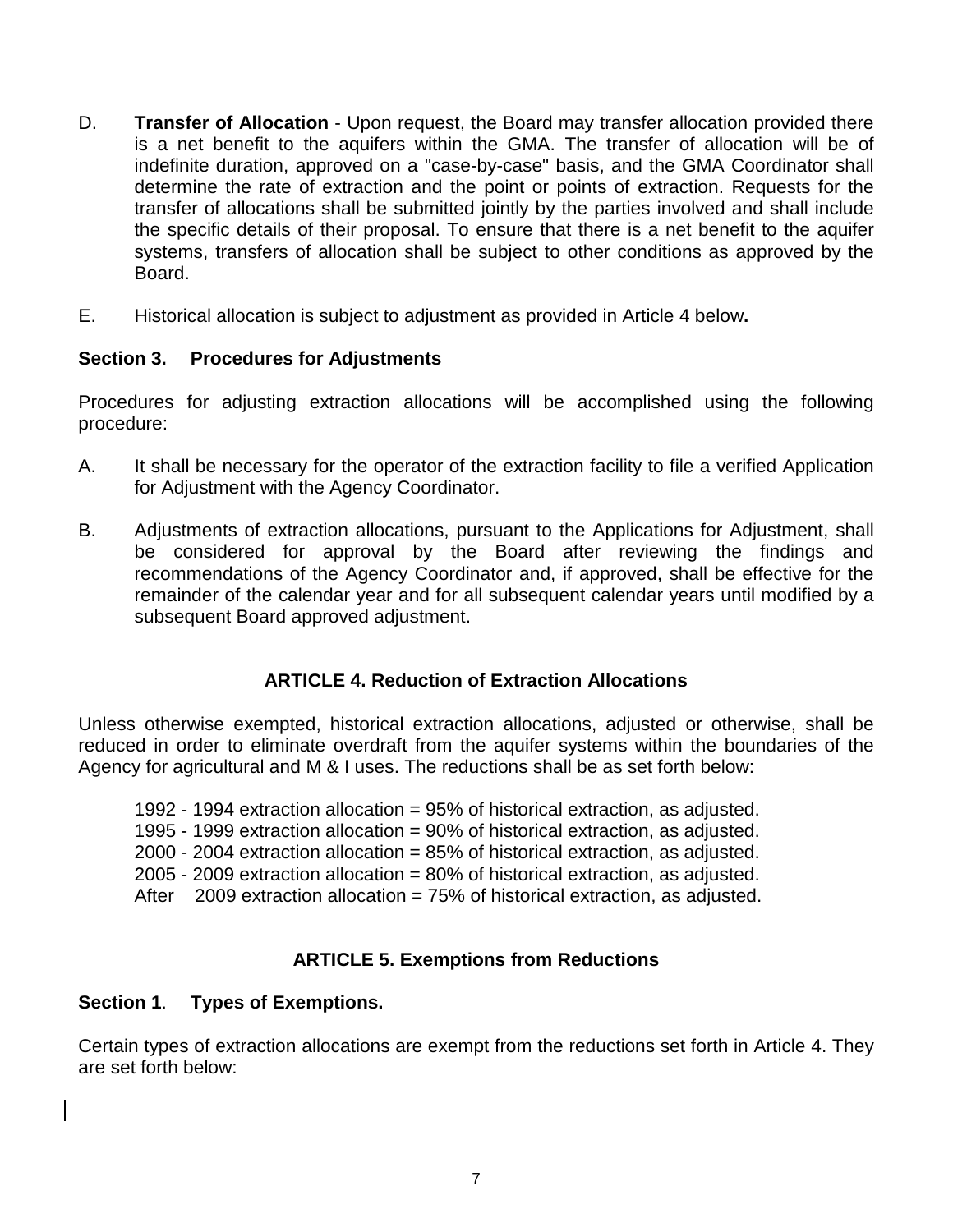- A. **Baseline Extraction Allocations** as set forth in Article 6.
- B. **Annual Efficiency Extraction Allocations** as set forth in Article 6.
- C. **Non-metered Extraction Facilities.** Reductions in extraction allocations shall not apply to those extraction facilities as identified in Ordinance 3.1 (or its successor) that do not require meters. Neither retroactive adjustments nor refunds will be made, except that any outstanding surcharges for non-metered extractions that have not been paid on the effective date of this ordinance will be waived.

## **ARTICLE 6. Alternative Extraction Allocations**

## **Section 1. Alternative Allocations**

As an alternative to historical extractions, the Agency Coordinator may establish a Baseline, or Annual Efficiency extraction allocation for an operator, as follows:

- A. **Baseline Extraction Allocations**. If no historical extraction exists, an operator may request that a Baseline extraction allocation be established by the Agency Coordinator at one (1) acre-foot per acre per year for developed acreage that relies solely on groundwater. A Baseline extraction allocation may also be established by the Agency Coordinator at one (1) acre-foot per acre per year for lands, which are developed after the effective date of this ordinance, regardless of the source of water.
	- 1. To obtain a Baseline extraction allocation, an operator must submit a detailed report to the Agency Coordinator. The report shall describe historical extractions, if any, groundwater use during the period between the end of calendar year 1984 and the end of calendar year 1989, future water requirements, type and amount of water use, crop type and acreage involved. The report shall include copies of Assessor's maps identifying the parcels where groundwater is presently being used. For the purpose of this ordinance, one (1) acre-foot per acre per year represents a reasonable use of water for a Baseline extraction allocation.
- B. **Annual Efficiency Extraction Allocation**. If an operator can demonstrate to the Agency Coordinator that water used for agriculturally developed land is at least 80 percent overall irrigation efficient, based on evapotranspiration requirements, an Annual Efficiency extraction allocation shall be established for one calendar year. An 80 percent overall irrigation efficiency has been determined by the Agency to be reasonable on agricultural lands within the Agency's boundaries.
	- 1. To prove that irrigation efficiency is at least 80 percent, the operator must submit a detailed report covering a minimum period of the immediately preceding calendar year. This report shall be submitted to the Agency Coordinator no later than March 31st of the following year unless otherwise extended by the Board of Directors. The report shall include a complete crop and irrigation history for the extraction facility and acreage involved. The report shall include the reference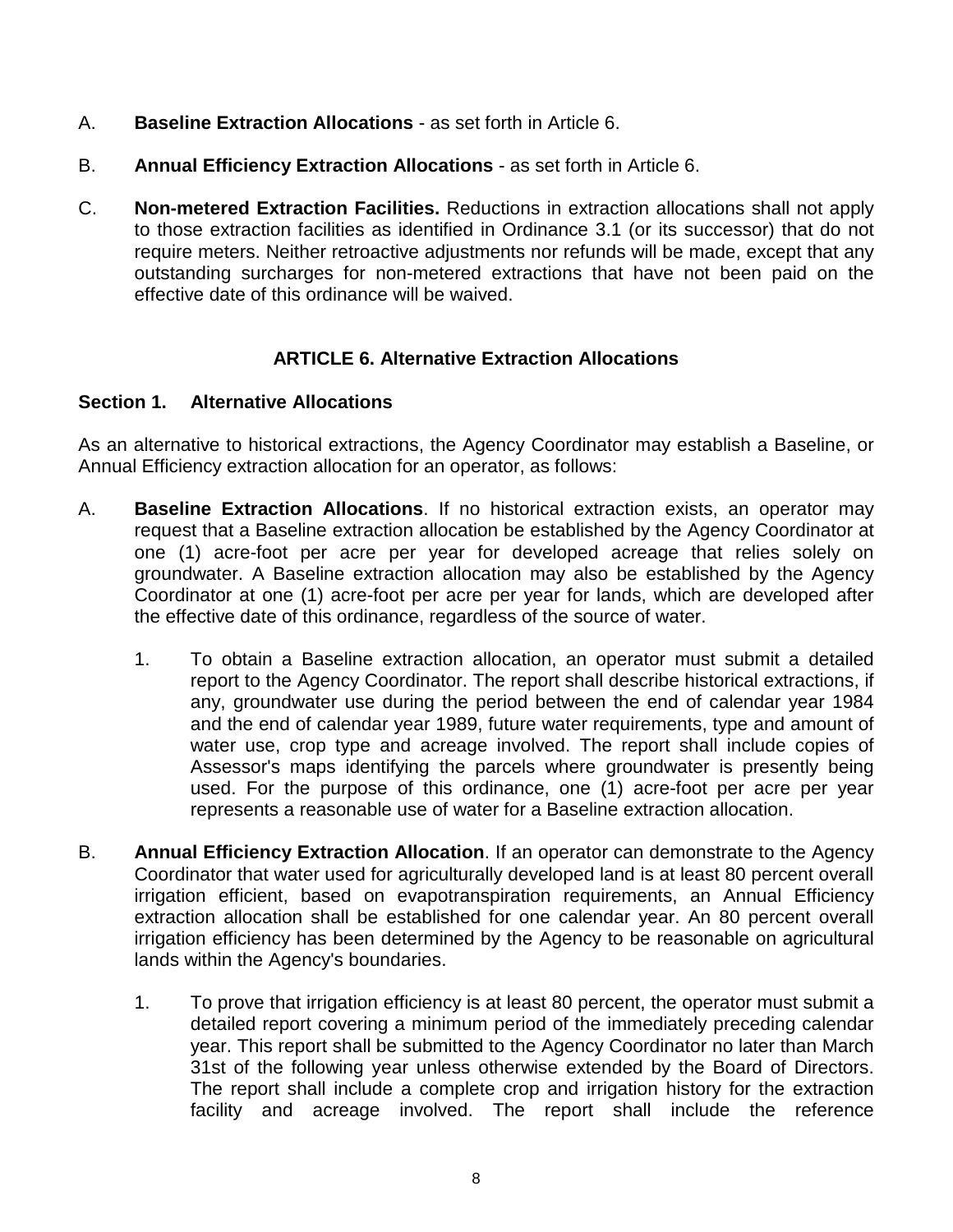evapotranspiration (ETo) rates and crop factors (Kc) for the calendar year period similar to that provided by the California Irrigation Management Information System (CIMIS) as developed and modified by the California Department of Water Resources. The report shall include a summary sheet that compares the water use to the evapotranspiration requirements for each crop and the corresponding acreage covered in the calendar year. The Board may extend the time to apply for an efficiency allocation for any year.

- 2. The irrigation efficiency will include an appropriate amount of water necessary to avoid salt build-up based on the quality of irrigation water used.
- 3. Irrigation Efficiency (I.E.) will be calculated using the following formula:

 $I.E. = \_ [ETo \times Kc] - ER \times 100$ Actual Water Applied (inches)

Where:

ETo is the reference evapotranspiration measured in inches using turf grass as a standard.

Kc is a crop factor, which is a dimensionless number that relates water use by a given plant in comparison to turf grass.

ER is the effective rainfall measured in inches as determined by the Agency Coordinator.

C. **Exceptions**. The Board may grant exceptions to sub-paragraphs A and B of Article 6 on a case-by-case basis. However, individual exceptions shall not become the norm. Where agricultural efficiency cannot be measured as set forth in Paragraph B of Article 6, then the most efficient practices of record for the type of agricultural use shall be the measurement of efficiency utilized by the Board in its deliberations.

## **ARTICLE 7. Credits**

## **Section 1. General**

Credits can be obtained by operators, but are not considered as extraction allocations or adjustments to extraction allocations. Credits are not subject to any reductions as set forth in Article 4. However, at the operator's option, credits can be saved or used to avoid paying extraction surcharges. Credits shall be accounted for through the normal reporting and accounting procedure and are carried forward from year to year. Credits can be transferred, but only between commonly operated extraction facilities with the approval of the GMA Coordinator. Upon request, the Board may transfer credits provided there is a net benefit to the aquifers within the GMA. The transfer of credits will be of indefinite duration, approved on a "case-bycase" basis, and the GMA Coordinator shall determine the rate of extraction and the point or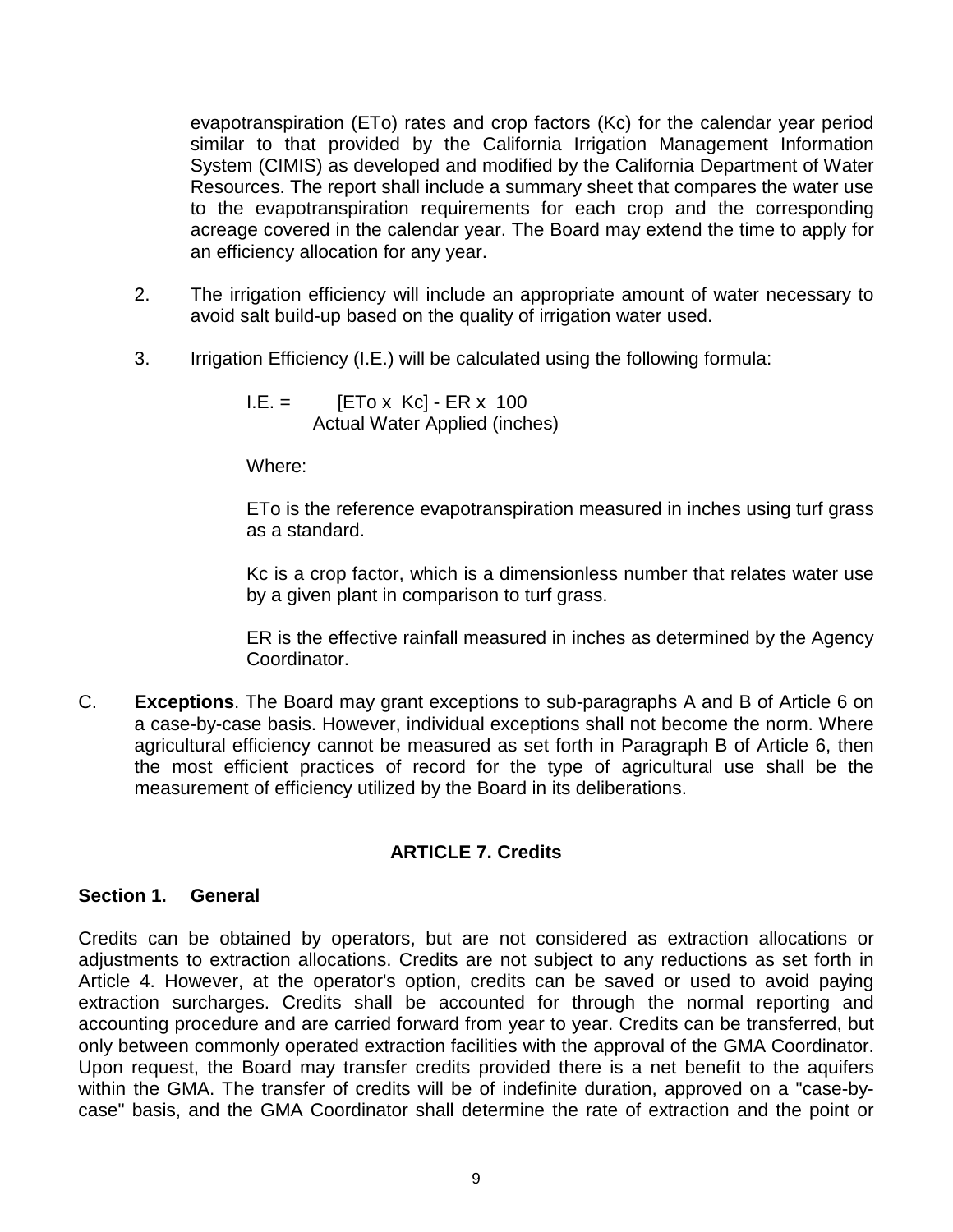points of extraction. Requests for the transfer of Credits shall be submitted jointly by the parties involved and shall include the specific details of their proposal. To ensure that there is a benefit to the aquifer systems, transfers of credits shall be subject to other conditions as approved by the Board. Under no circumstances shall credits earned as a result of agricultural use be transferred to an M & I Provider, M & I Operator or an M & I User unless the transfer is specifically approved by the Board and a net benefit to the aquifer systems involved can be shown. The types of credits are:

- A. **Conservation credits** An operator can obtain conservation credits by extracting less groundwater than the historical extraction allocation. No conservation credits will be given to an operator with an Annual Efficiency, Baseline, or for an extraction facility that is not required to have a meter. Credits shall be determined by the Agency Coordinator after submission of annual extraction data. Subsequent to determining the amount of credits earned, a confirmation shall be mailed to the pumper showing the current allocation, the groundwater extracted during the previous calendar year, and the credits or surcharges for the previous year. This confirmation must be signed by the owner/operator and returned to the GMA with any surcharge payment within thirty days (30) of the date the confirmation was mailed to the owner/operator by the GMA. Proof of the date of return will be by the postmark of the returned confirmation. If the confirmation is not returned within 30 calendar days, the credits earned for the previous year will no longer be available, or interest shall begin to accrue on surcharges due.
- B. **Storage credits.** An operator can obtain storage credits for foreign water injected or spread and percolated in a Board approved injection/storage facility. The Agency Coordinator will determine the amount of storage credits based upon documentation of expected losses provided by the operator seeking the storage credit.

A written application for approval of an injection/storage facility shall include:

- 1. Operator of proposed project.
- 2. Purpose of proposed project.
- 3. Location, depth, casing diameter, perforated interval and other information regarding proposed injection/extraction facilities, if applicable;
- 4. Method of operation including source, quantity and quality of water, planned scheduling of injection/extraction or percolation operations and proposed use of extracted water;
- 5. Any other information deemed necessary by the Agency Coordinator.

Following Board approval of the application, successful injection of water and reporting of results, an operator will obtain credit as determined by the Agency Coordinator.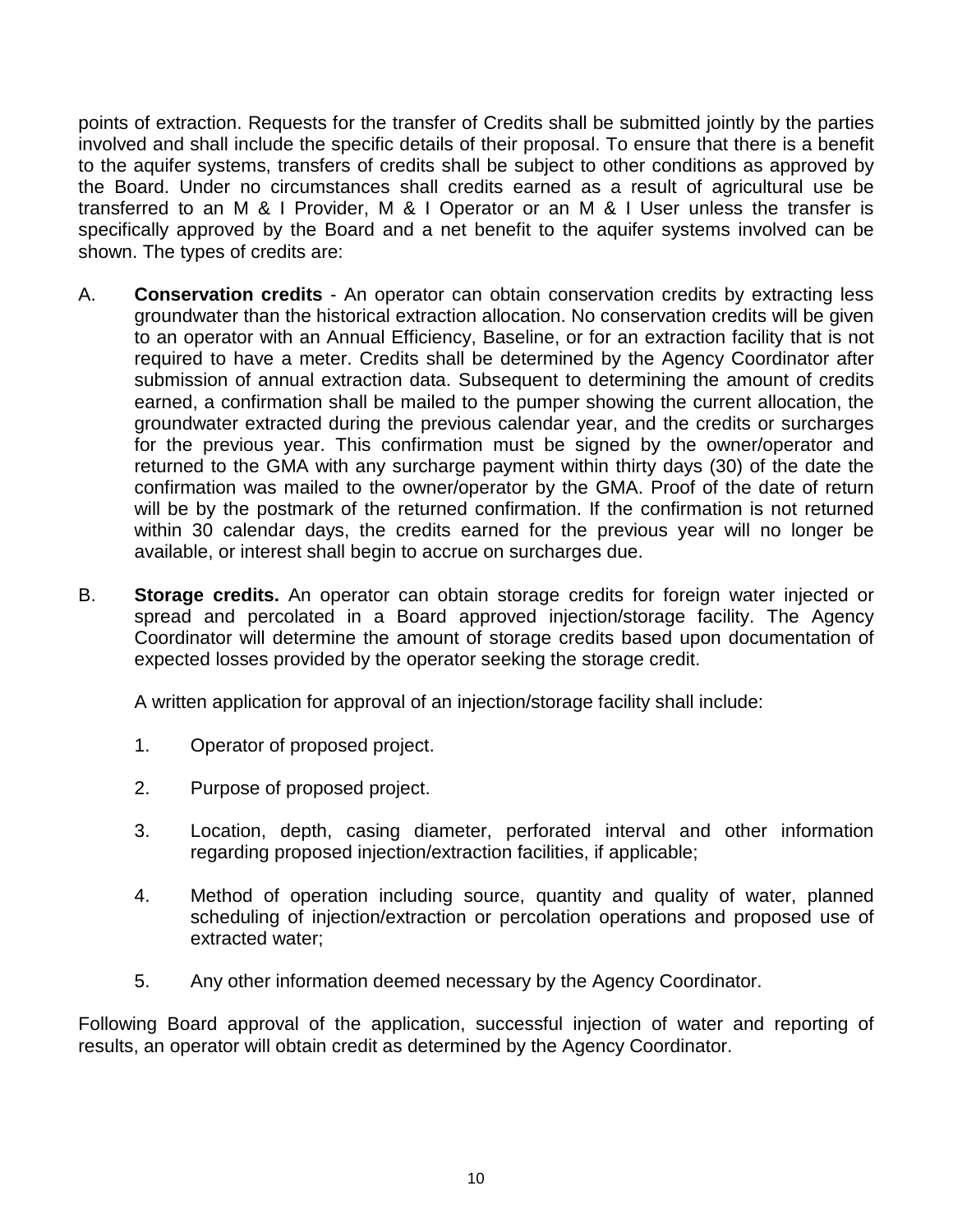## **ARTICLE 8. Extraction Surcharges and Late Penalty**

#### **Section 1. Extraction Surcharges**

- A. **Necessity for Surcharges.** Extraction surcharges are necessary to achieve safe yield from the groundwater basins within the Agency and shall be assessed annually when annual extractions exceed the historical and/or baseline allocation for a given extraction facility or the combined sum of historical allocation and baseline allocation for combined facilities. The extraction surcharge shall be fixed by the Board and shall be based upon:
	- 1. The cost to import potable water from the Metropolitan Water District of Southern California, or other equivalent water sources that can or do provide non-native water within the Agency jurisdiction; and
	- 2. The current groundwater conditions within the Agency jurisdiction.

The Board shall fix the surcharge by resolution at a cost sufficiently high to discourage extraction of groundwater in excess of the approved allocation when that extraction will adversely affect achieving safe yield of any basin within the Agency and may adjust the surcharge by resolution; provided however, that the then existing extraction surcharge shall remain in effect until adjusted by the Board.

- B. **Surcharge for No Allocation**. In circumstances where an individual or entity extracts groundwater from a facility(s) having no valid extraction allocation, the extraction surcharge shall be applied to the entire quantity of water extracted. Imposition and acceptance of payment of the surcharge imposed on an individual or entity who extracts water from a facility(s) that holds no extraction allocation shall not be deemed a waiver of the Agency's authority to limit or enjoin the unauthorized extractions.
- C. **Efficiency Surcharge**. Facilities relying on the annual, efficiency, allocation shall also be subject to surcharge for inefficient use. The extraction allocation for efficiency is the amount of water used at 80% efficiency as defined in Article 6 of this ordinance. Extraction surcharges will be applied to the difference between the water extracted which correlates with the actual efficiency achieved and the water that would have been extracted to attain the 80% efficiency allocation. For example, an actual efficiency of 70% would be subject to surcharges on the difference between the amount of water used at 70% efficiency and the amount of water that would have been used at 80% efficiency. If an efficiency of less than 60% is achieved, no efficiency allocation will be available, and the operator shall revert to a historical, baseline or to no allocation whichever applies to that facility. Extraction surcharges would then apply to the difference between actual water used and the applicable allocation, if any. For example, a facility operating at an actual efficiency of 59%) with no historical or baseline allocation, would be subject to surcharges on all water used.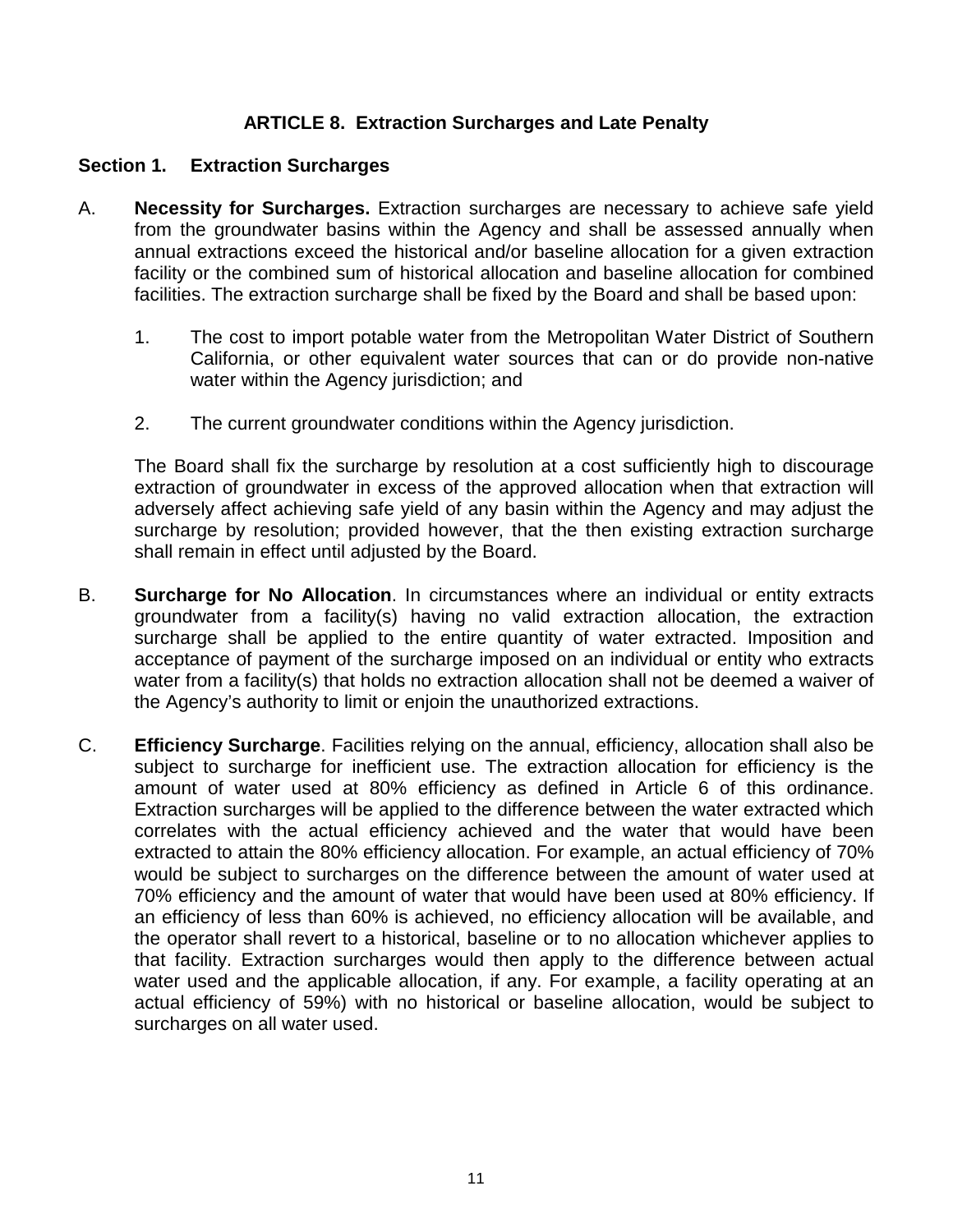## **Section 2. Payment of Extraction Surcharges**

- A. **Payment.** Payment of any extraction surcharges shall be assessed annually and shall become due and payable by the owner/operator within 30 days of date the confirmation of credits form was postmarked. Payments shall normally be made with credits, if available. Credits may be retained if a special arrangement is made to pay with cash. The Board may extend the 30-day time allowed to pay surcharges for a period of up to twelve months when circumstances exist that in the opinion of the Board warrant such extension. The Board may also approve the payment of surcharges in installments of up to 24 months with terms suitable to the Board.
- B. **Deferral of Charges**. Surcharges that are less than \$50.00 will be deferred until the total accumulated surcharge owed reaches \$50.00. No interest will be charged until the account has accumulated to the \$50.00 minimum. When the \$50.00 minimum has been reached, the surcharge will be billed and interest will start to accrue when the bill is due and payable.

## **Section 3. Late Penalty**

The operator shall pay a late penalty for any extraction surcharge not satisfied by the due and payable date. The late penalty shall be 1 1/2 percent per month, or any portion thereof, of the amount of the unsatisfied extraction surcharge. The Board may waive interest for surcharges and pumping fees when circumstances exist to render the charge inappropriate.

## **Section 4. Collection of Delinquent Extraction Surcharges and Late Penalties**

The Board may order that any given extraction surcharge and/or late penalty shall be a personal obligation of the operator or shall be an assessment against the property on which the extraction facility is located. Such assessment constitutes a lien upon the property, which lien attaches upon recordation in the office of the County Recorder. The assessment may be collected at the same time and in the same manner as ordinary ad valorem taxes are collected, and shall be subject to the same penalties and the same procedure and sale, in case of delinquency as provided for such taxes. All laws applicable to the levy, collection and enforcement of ad valorem taxes shall be applicable to such assessment, except that if any real property to which such lien would attach has been transferred or conveyed to a bona fide purchaser for value, or if a lien of a bona fide encumbrance for value has been created and attaches thereon, prior to the date on which the first installment of such taxes would become delinquent, then the lien which would otherwise be imposed by this section shall not attach to such real property and an assessment relating to such property shall be transferred to the unsecured roll for collection.

## **Section 5. Use of Extraction Surcharges and Late Penalties**

Revenues generated from extraction surcharges and late penalties shall be used exclusively for authorized Agency purposes, including financial assistance to support Board approved water supply, conservation, monitoring programs and water reclamation projects that demonstrate significant reductions in overdraft.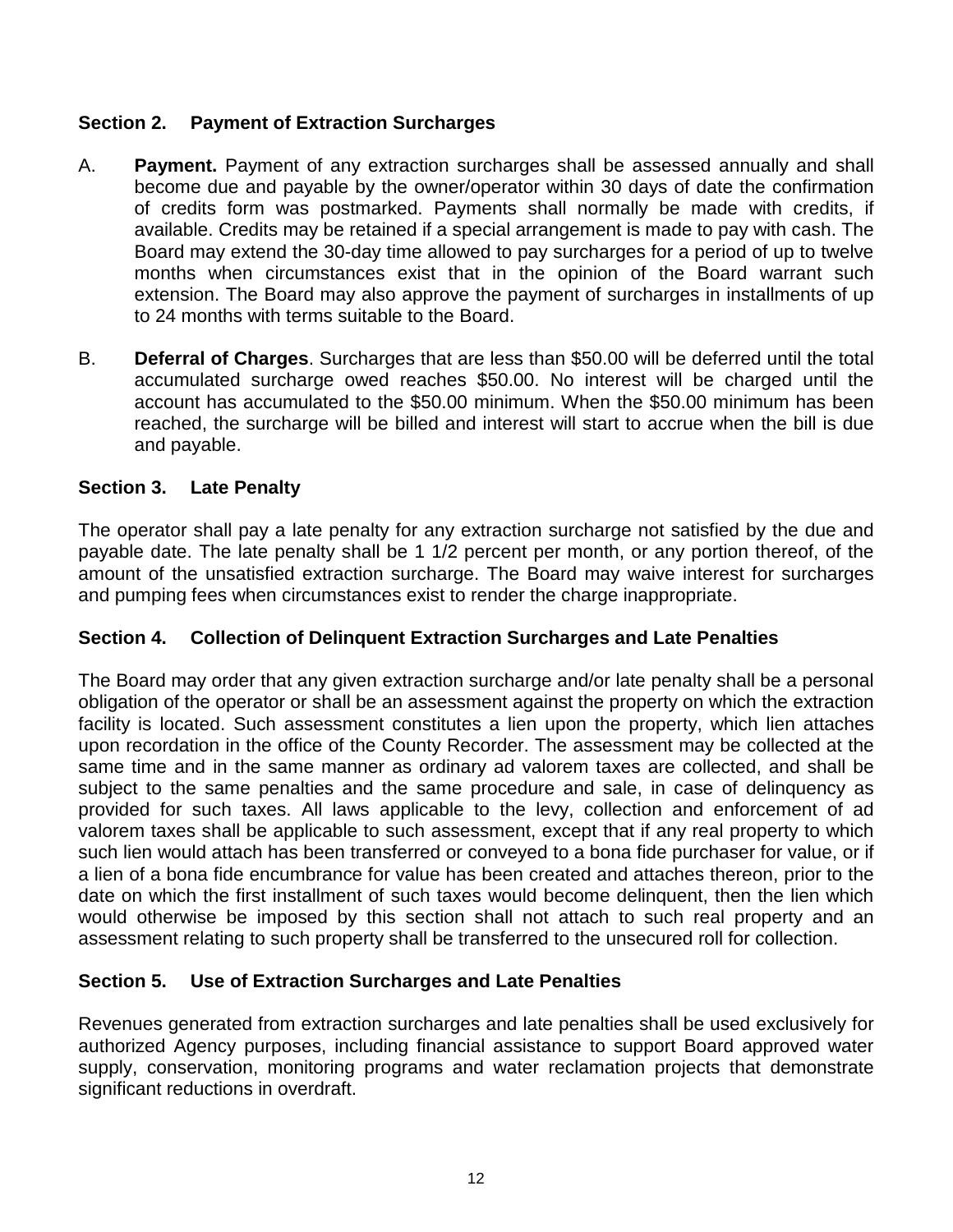#### **ARTICLE 9. Appeals**

Any operator aggrieved by a decision or determination made by the Agency Coordinator may appeal to the Board within thirty (30) calendar days thereof by filing with the Agency Coordinator a written request that the Board reviews the decision of the Agency Coordinator. The Board shall act on the appeal within 120 days after the filing.

#### **ARTICLE 10. Severability**

If any section, part, clause or phrase in this ordinance is for any reason held invalid or unconstitutional, the remaining portion of this ordinance shall not be affected but shall remain in full force and effect.

## **ARTICLE 11. Penalties**

Any operator or person who intentionally violates any provision of this ordinance shall be guilty of an infraction and may be required to pay a fine to the Agency in an amount not to exceed five hundred dollars (\$500).

Any operator or person who negligently or intentionally violates any provision of this ordinance may also be liable civilly to the Agency for a sum not to exceed one thousand dollars (\$1000) per day for each day of such violation, in addition to any other penalties that may be prescribed by law.

Upon the failure of any operator or person to comply with any provision of this ordinance, the Agency may petition the Superior Court for a temporary restraining order, preliminary or permanent injunction, or such other equitable relief as may be appropriate. The right to petition for injunctive relief is an additional right to those which may be provided elsewhere in this ordinance or otherwise allowed by law. The Agency may petition the Superior Court of the County to recover any sums due the Agency.